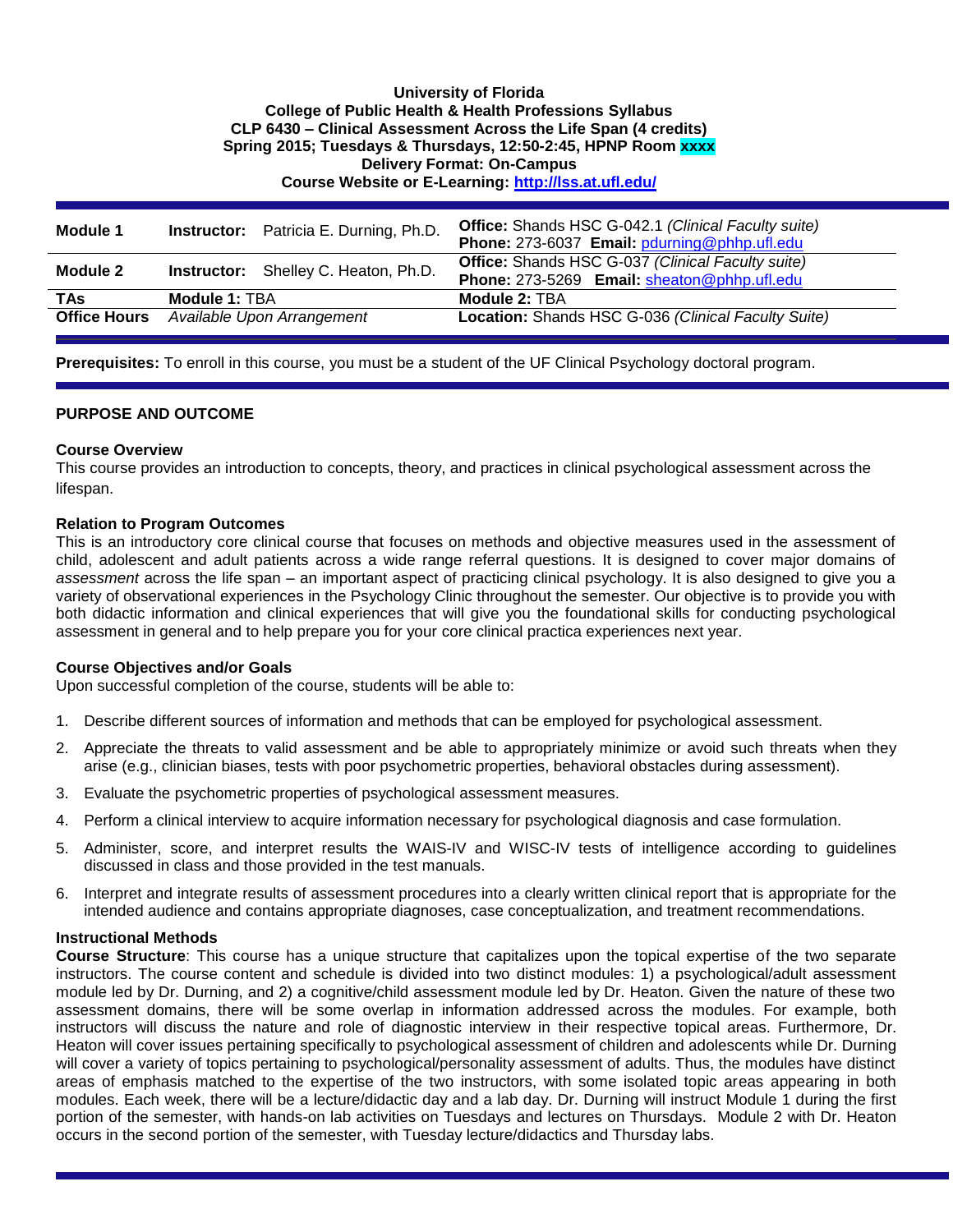## **DESCRIPTION OF COURSE CONTENT**

## **Topical Outline/Course Schedule**

*Please note that this schedule is subject to change as necessary throughout the semester. The instructors will announce any such changes in class as well as post them to the class e-learning website*

| <b>MODULE 1 (DR. DURNING)</b>                                                                                                                   |        |                                                               |                              |                                                 |  |  |  |  |  |  |  |  |
|-------------------------------------------------------------------------------------------------------------------------------------------------|--------|---------------------------------------------------------------|------------------------------|-------------------------------------------------|--|--|--|--|--|--|--|--|
| <b>Readings*/Assignments</b>                                                                                                                    |        | <b>Tuesday</b><br>(Lab)                                       | <b>Thursday</b><br>(Lecture) |                                                 |  |  |  |  |  |  |  |  |
| Groth-Marnat Chapters 1 & 2 (Thu)<br>Assignment: [begin shadowing]                                                                              | 1/5    | Course Introduction<br>& Clinic Tour                          | 1/7                          | Intro to Assessment,<br>Diversity, Ethics       |  |  |  |  |  |  |  |  |
| Groth-Marnat Chapters 3 (Tue) and 15 (Thu)<br>Assignment 2: Self-assessment reflection (due Fri 1/12<br>1/15)                                   |        | Interview and Behavioral<br><b>Observations</b>               | 1/14                         | <b>Report Writing</b>                           |  |  |  |  |  |  |  |  |
| Groth-Marnat Chapters 4 & 13 (Thu)<br>Assignments 1b: Practice write-up (due Mon 1/18)                                                          | $1/19$ | Introduction to<br><b>Core Rotations</b>                      | $1/21$                       | <b>Behavioral and Emotional</b><br>Assessment   |  |  |  |  |  |  |  |  |
| <b>TBA</b><br>Assignment 3: Report part 1 due (due Fri 1/29)                                                                                    | 1/26   | <b>Behavioral and Emotional</b><br><b>Assessment Measures</b> | 1/28                         | <b>Personality Assessment</b><br>and the MMPI-2 |  |  |  |  |  |  |  |  |
| Andrasik, Goodie, Peterson Chapters 1 & 2 (Thu)<br>Assignment 1a: Shadowing summary (due Tue<br>2/2); Assignment 4: Report part 2 (due Fri 2/5) | 2/2    | <b>Personality Assessment</b><br><b>Measures</b>              | 2/4                          | <b>Health Psychology</b><br>Assessment          |  |  |  |  |  |  |  |  |
| TBA                                                                                                                                             |        | <b>Health Psychology</b><br><b>Assessment Measures</b>        | 2/11                         | Report Writing: Summary,<br>Integration, Recs.  |  |  |  |  |  |  |  |  |
| TBA<br>Assignment 5: Report part 3 due (due Fri 2/19)                                                                                           | 2/16   | No Class: Individual<br><b>Feedback Meetings</b>              | 2/18                         | <b>Projective Assessment</b>                    |  |  |  |  |  |  |  |  |
| <b>None</b>                                                                                                                                     | 2/23   | Introduction to Cognitive<br>Assessment (Heaton)              | 2/25                         | Interview Process and<br>Practice (Durning)     |  |  |  |  |  |  |  |  |

## **March 1 & 3 – No Class** *(Spring Break)*

| <b>MODULE 2 (DR. HEATON)</b>                                                         |      |                                                                                             |                          |                                                                                         |  |  |  |  |  |  |  |
|--------------------------------------------------------------------------------------|------|---------------------------------------------------------------------------------------------|--------------------------|-----------------------------------------------------------------------------------------|--|--|--|--|--|--|--|
| <b>Readings*/Assignments</b>                                                         |      | Tuesday<br>(Lecture)                                                                        | <b>Thursday</b><br>(Lab) |                                                                                         |  |  |  |  |  |  |  |
| Sattler Chapter<br><b>Assignment 6: Psychometric Properties (do in lab)</b>          | 3/8  | <b>Standardized Testing</b><br><b>Test Psychometrics</b>                                    | 3/10                     | <b>Using Tests</b><br><b>Testing/Scoring Overview</b><br><b>Examining Psychometrics</b> |  |  |  |  |  |  |  |
| <b>Groth-Marnat Chapter</b>                                                          | 3/15 | Intelligence: What is it &<br>how do we measure it?                                         | 3/17                     | Introduction to<br><b>IQ Tests</b>                                                      |  |  |  |  |  |  |  |
| Sattler Chapters & Groth-Marnat Chapter<br>Assignment 7: Admin & Score IQ (due 3/25) | 3/22 | Academic Achievement:<br>Assessing for SLD                                                  | 3/24                     | Introduction to<br><b>Academic Tests</b>                                                |  |  |  |  |  |  |  |
| <b>Lezak Chapters</b><br>Assignment 8: Plot & Interpret IQ Scores (due<br>3/31)      | 3/29 | IQ Review: Your questions<br>Questionnaires: Informants                                     | 3/31                     | <b>Assessing Cognition &amp;</b><br><b>Neurological Populations</b>                     |  |  |  |  |  |  |  |
| [no readings – view case video & do chart review]                                    | 4/5  | Integrating Cognitive &<br>Psychological Information                                        | 4/7                      | Group Supervision:<br>Full Case (for report)                                            |  |  |  |  |  |  |  |
| Groth-Marnat & Feedback that Sticks<br>Assignment 9: Full Report (due 4/14)          | 4/12 | [TBA]                                                                                       | 4/14                     | <b>Giving Useful Feedback</b><br>[mock feedbacks]                                       |  |  |  |  |  |  |  |
| Practical Exams: arrange 4/15-4/28                                                   |      | [Remote Lecture]<br><b>Assessing Youth:</b><br><b>Unique Considerations</b><br>& Challenges |                          | 4/21 No Class: UF Reading Day                                                           |  |  |  |  |  |  |  |
|                                                                                      |      | 4/26 Feedback on Your Report                                                                |                          |                                                                                         |  |  |  |  |  |  |  |

\* Readings should be completed *prior* to relevant class - more details will be available throughout the semester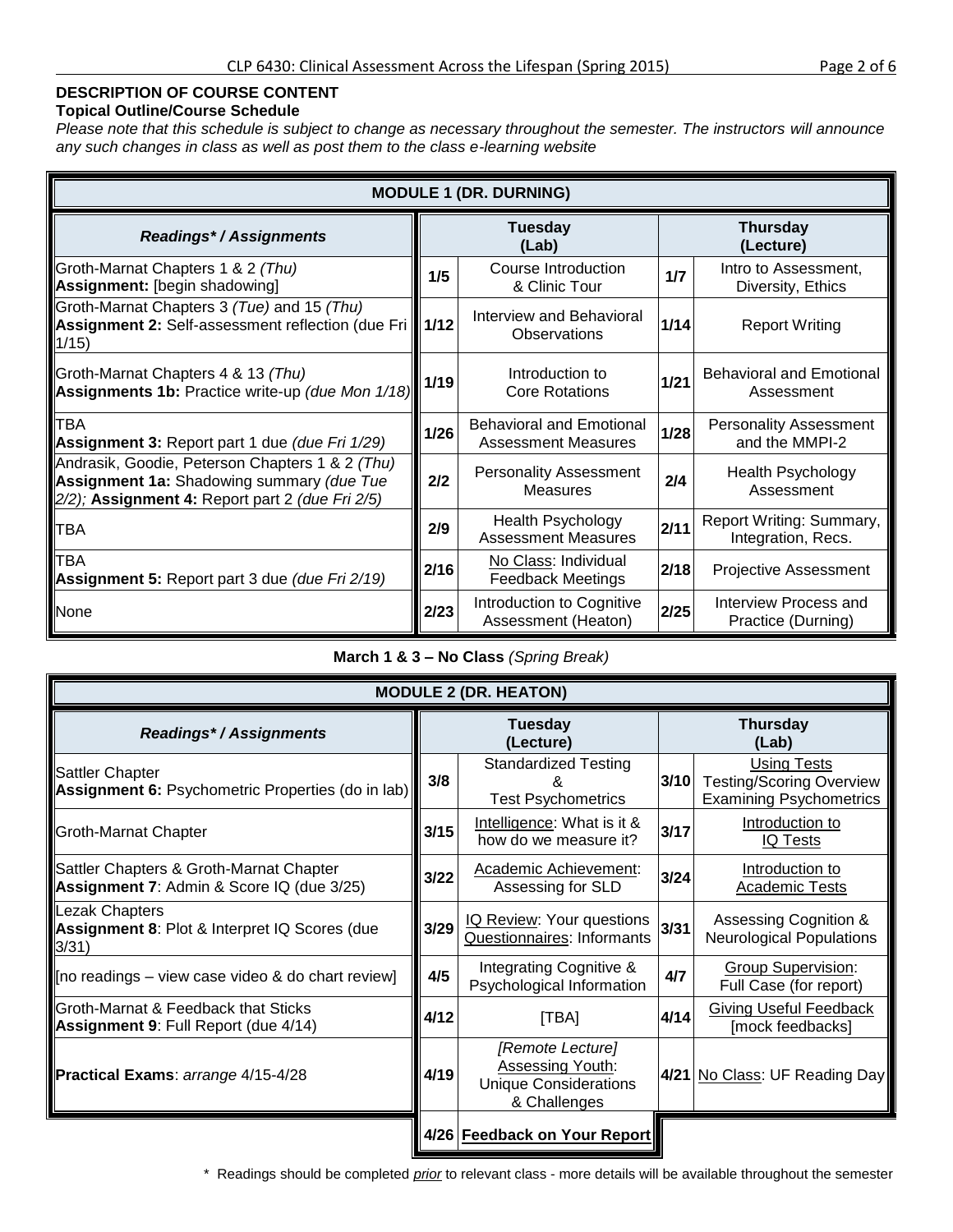#### **Course Materials and Technology**

#### *Course Readings*

This course utilizes one *recommended* textbook: **Handbook of Psychological Assessment**, 5th Ed. (Groth-Marnat, 2009). Assigned readings will consist of chapters from this textbook as well as any additional readings added by the instructors. Readings will be available for download in PDF format at the class e-learning website noted above. Any materials not provided in class or on the website will be distributed electronically (in .pdf form) via email to the email address provided the first day of class. If your email address changes or you miss the first day of class, it will be your responsibility to contact Dr. Durning and Dr. Heaton with your desired email address in order to receive course readings. Instructors will also endeavor to make handouts/slides available to students in advance of the lecture date.

## *Course Equipment*

Each student is required to purchase a *SILENT* **testing stopwatch** and an opaque **clipboard**. Both of these items will be used during the second half of the course as well as in your clinical practica. For the clinical observation activities (i.e., shadowing interviews or testing sessions), you may be asked to observe via monitors in the Clinic observation room or you may be asked to observe in the room with the clinicians. Therefore, appropriate dress will be expected of you while you are in the Clinic area. You will be given access to class-owned test kits and associated record forms for certain cognitive assessments so that you may practice with them. You will also be instructed on how to use the computerized scoring programs owned by the Clinic. When you are using the class test kits, you will be responsible for the security of the materials. You are ethically responsible for the security of copyrighted tests and financially responsible for their loss (IQ test kit costs \$450 & forms are \$3 each). Thus, materials must be placed in a secure location when not in use and must be kept "on site" (i.e., not in your car or home).

#### • *Course Website*

This course uses a Canvas site through UF e-learning. You will be responsible for ensuring that you have access to the site in order to access course readings and assignment instructions, submit assignments, and participate in electronic discussions. Instructors will also post any updates to the course schedule within the Canvas site. In addition, you will be granted access to a limited-access PHHP p-drive that is accessible only to this class. The p-drive will contain some case materials (e.g., videos, test records) for the sample cases used for course assignments.

For technical support for this class, please contact the UF Help Desk at: [Learning-support@ufl.edu,](file:///C:/Users/hackg/Desktop/Learning-support@ufl.edu) (352) 392-HELP [select option 2], or [https://lss.at.ufl.edu/help.shtml.](https://lss.at.ufl.edu/help.shtml)

## **ACADEMIC REQUIREMENTS AND GRADING**

## **Assignments and Grading**

In addition to **participation in class** discussions and exercises, your performance in this course will be evaluated based upon **9 practical assignments** that require you to integrate information and skills gained from readings, lectures, lab, and through shadowing/observation of clinical assessments. There is also a TA-administered **practical exam** (scheduled outside of class times) assessing your IQ test administration & scoring skills. Your overall course grade is based upon class participation across both modules, performance on the 9 written assignments, and the practical exam. See the table below for further details. Detailed assignment instructions will be provided before work begins on each assignment.

| <b>Requirement</b>                                                                                     | <b>Description</b>                                                    | <b>Points</b> | $%$ of     |
|--------------------------------------------------------------------------------------------------------|-----------------------------------------------------------------------|---------------|------------|
|                                                                                                        |                                                                       |               | Grade      |
| <b>Module 1</b>                                                                                        | <b>Psychological/Adult Assessment</b>                                 | 150           | 30%        |
| Assignment 1                                                                                           | Clinic shadowing & practice write-up                                  | 12.5          | 2.5%       |
| Assignment 2                                                                                           | Questionnaire self-assessment & reflection                            | 12.5          | 2.5%       |
| Assignment 3                                                                                           | Report part 1: Interview and behavioral observations write-up*        | 50            | 10%        |
| Assignment 4                                                                                           | Report part 2: Mood, behavioral, personality measure write-up*        | 25            | 5%         |
| Report part 3: Integration/interpretation/recommendations write-up*<br>Assignment 5                    |                                                                       | 50            | 10%        |
| Module 2                                                                                               | <b>Cognitive/Child Assessment</b>                                     | 150           | 30%        |
| Assignment 6                                                                                           | Psychometrics Exercise (Completed in Lab)                             | 5             | 1%         |
| Assignment 7                                                                                           | Administer IQ Test & Score Items (WISC-IV or WAIS-IV w/classmate)     | 40            | 8%         |
| Assignment 8                                                                                           | Write-up WAIS-IV Levels of Interpretation (report WAIS-IV results)    | 25            | 5%         |
| Assignment 9                                                                                           | Assessment Report (IQ, Academic, & Questionnaires from Clinic case)** | 80            | 16%        |
| Participation in class discussion and lab activities throughout semester<br><b>Class participation</b> |                                                                       | 100           | 20%        |
| <b>Practical Exams</b>                                                                                 | Part 1: WAIS-IV administration, Part 2: WISC-IV administration        | 100           | <b>20%</b> |
|                                                                                                        | <b>TOTAL</b>                                                          | 500           | 100%       |

*\*Assignments 3 - 5 & 8 are based on sample patients seen through our clinic (video & materials will be provided). \*\*Assignment 9 is based upon a sample patient seen through our clinic (live observation required; all test scores will be provided).*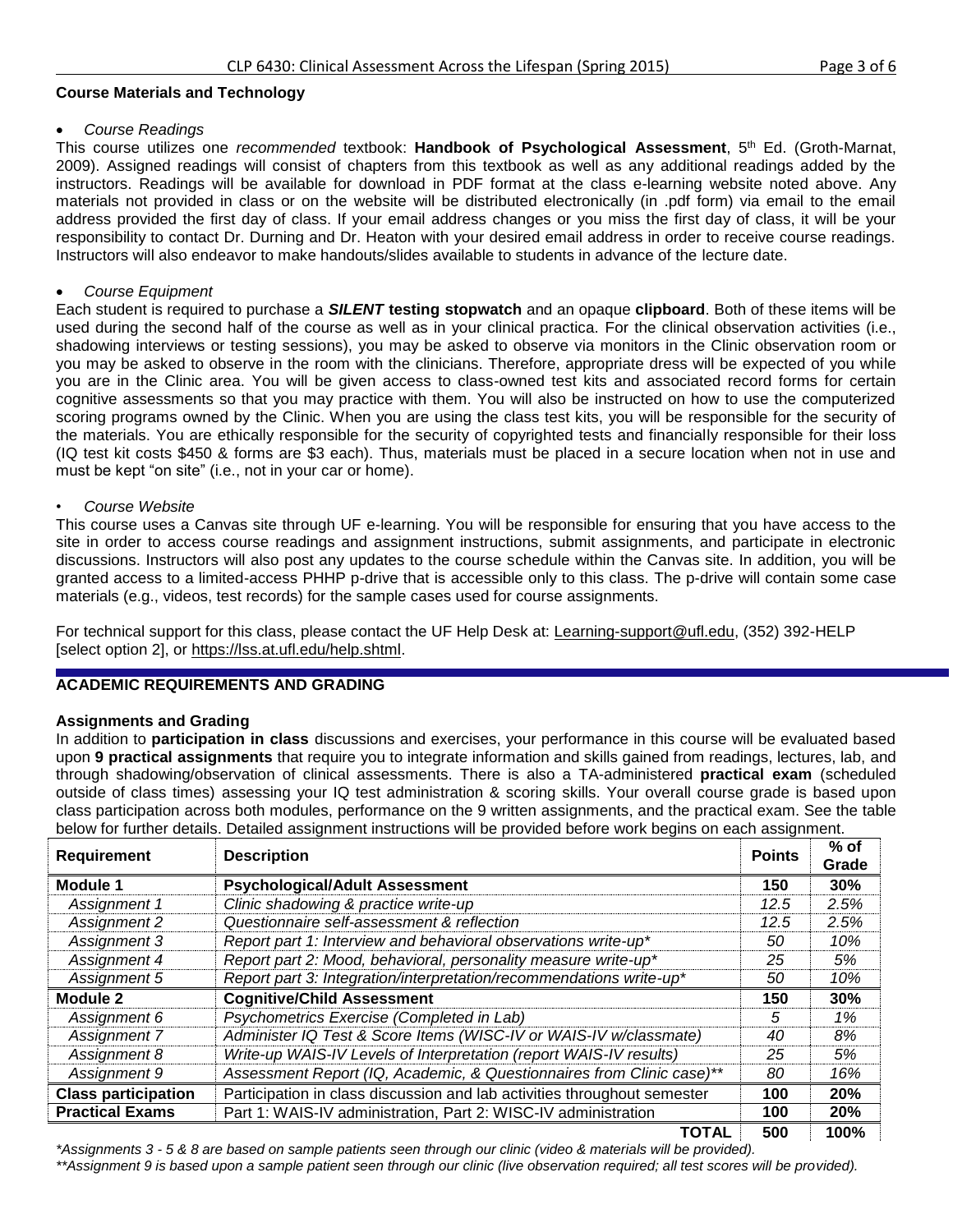Course grade is based on percentage of total points earned in the course. Scores will be rounded to the nearest percent (up or down, whichever is closest) for grade determination in accordance with the grading table below:

| <b>Percent of points</b> | $93% -$ | $90% -$ | $87% -$ | $83% -$ | $80% -$ | $77% -$ | <b>73%-</b> | 70%- | $67% -$ | $63% -$ | $60% -$ | <b>Below</b> |
|--------------------------|---------|---------|---------|---------|---------|---------|-------------|------|---------|---------|---------|--------------|
| earned                   | 100%    | 92%     | 89%     | 86%     | 82%     | 79%     | 76%         | 72%  | 69%     | 66%     | 62%     | 60%          |
| Letter Grade             |         |         | B۰      |         | B-      |         |             |      |         |         |         |              |

The resulting letter grade corresponds to the following grade points toward your cumulative GPA:

| <b>Letter Grade</b> |       | м-   | - B+   | в | в-                              |  |                | D+   | ъ.            |               | <b>WF</b> |     | <b>NG</b> |     |
|---------------------|-------|------|--------|---|---------------------------------|--|----------------|------|---------------|---------------|-----------|-----|-----------|-----|
| <b>Grade Points</b> | 4.0 I | 3.67 | 3.33 I |   | $\vert$ 3.0   2.67   2.33   2.0 |  | $1.67 \square$ | 1.33 | $.0 \pm 0.67$ | $0.0^{\circ}$ |           | 0.0 | 0.0       | 0.0 |

For greater detail on the meaning of letter grades and university policies related to them, see the Registrar's Grade Policy regulations at: <http://catalog.ufl.edu/ugrad/current/regulations/info/grades.aspx>

## **Exam Policy**

The two-part practical exam involves individual administration of the WAIS-IV and WISC-IV to a course TA who will be acting as a mock patient and will be grading your performance; grading will be based on how well you adhere to test administration and scoring rules and handle situations that arise during test administration.

# **Policy Related to Make up Exams or Other Work**

Assignments submitted after the stated deadline will be docked points according to the following *unless arranged with instructors prior to assignment deadline*:

- $\bullet$   $\frac{1}{2}$  to 6 hours late = grade docked by 10% (i.e., grade won't be higher than B+)
- 24 to 48 hours late = grade docked by 18% (i.e., grade won't be higher than B-)
- > 48 hours (2 days) late = assignment will not be accepted

Any assignment that receives a failing grade of < 80% (below B-) must be revised and resubmitted for grading within 1 week of receiving feedback. The highest grade that can be obtained after re-submission is 85% (B). Any requests for make-ups due to technical issues MUST be accompanied by the ticket number received from LSS when the problem was reported to them (or a PHHP IT service request ticket if phhp email is the technical issue). The ticket number will document the time and date of the problem. You MUST e-mail the instructor within 24 hours of the technical difficulty if you wish to request a make-up.

## **Policy Related to Required Class Attendance**

On time attendance is expected and affects the participation grade. Students needing to miss class for personal or professional reasons should consult with the instructor prior to the date on which they will be unable to attend. It is the student's responsibility to acquire any handouts or notes from a colleague in the class for any sessions missed. Being late to class, regardless of reason, is considered sub-optimal participation and is disruptive to student learning. If a substantial portion of class is missed, students must contact us no later than 2 days after missing a class (ideally beforehand) to arrange a make-up assignment/experience for any class days missed in order to avoid impact to their participation grade. Students are expected to complete assigned readings prior to coming to class. Personal issues with respect to class attendance or fulfillment of course requirements will be handled on an individual basis.

Please note all faculty are bound by the UF policy for excused absences. For information regarding the UF Attendance Policy see the Registrar website for additional details: <https://catalog.ufl.edu/ugrad/current/regulations/info/attendance.aspx>

## **STUDENT EXPECTATIONS, ROLES, AND OPPORTUNITIES FOR INPUT**

## **Expectations Regarding Course Behavior**

We expect active participation from all students during each class meeting. During lectures, we expect students to raise questions or add comments to help foster understanding of the lecture topics. During in-class activities, we expect full engagement in the activities as well as questions and comments. When possible, we will provide lecture notes and/or handouts summarizing the information covered in class. We want students to focus on discussions and activities rather than note-taking during class. Therefore, we have instituted a policy of no laptop, tablet, or other electronic device use during class unless otherwise instructed.

Cell phones are distracting. Please turn off your cell phone when class begins; if you forget and it rings, turn it off without answering.\* Use of other technologies (MP3s, etc.) that interfere with attention and participation during class is also prohibited. [*\*If you have a special circumstance when contact by cell phone is vital, see the instructor in advance, make sure that you turn the phone to "vibrate," and take the call outside of the classroom so as to not disturb your classmates.]*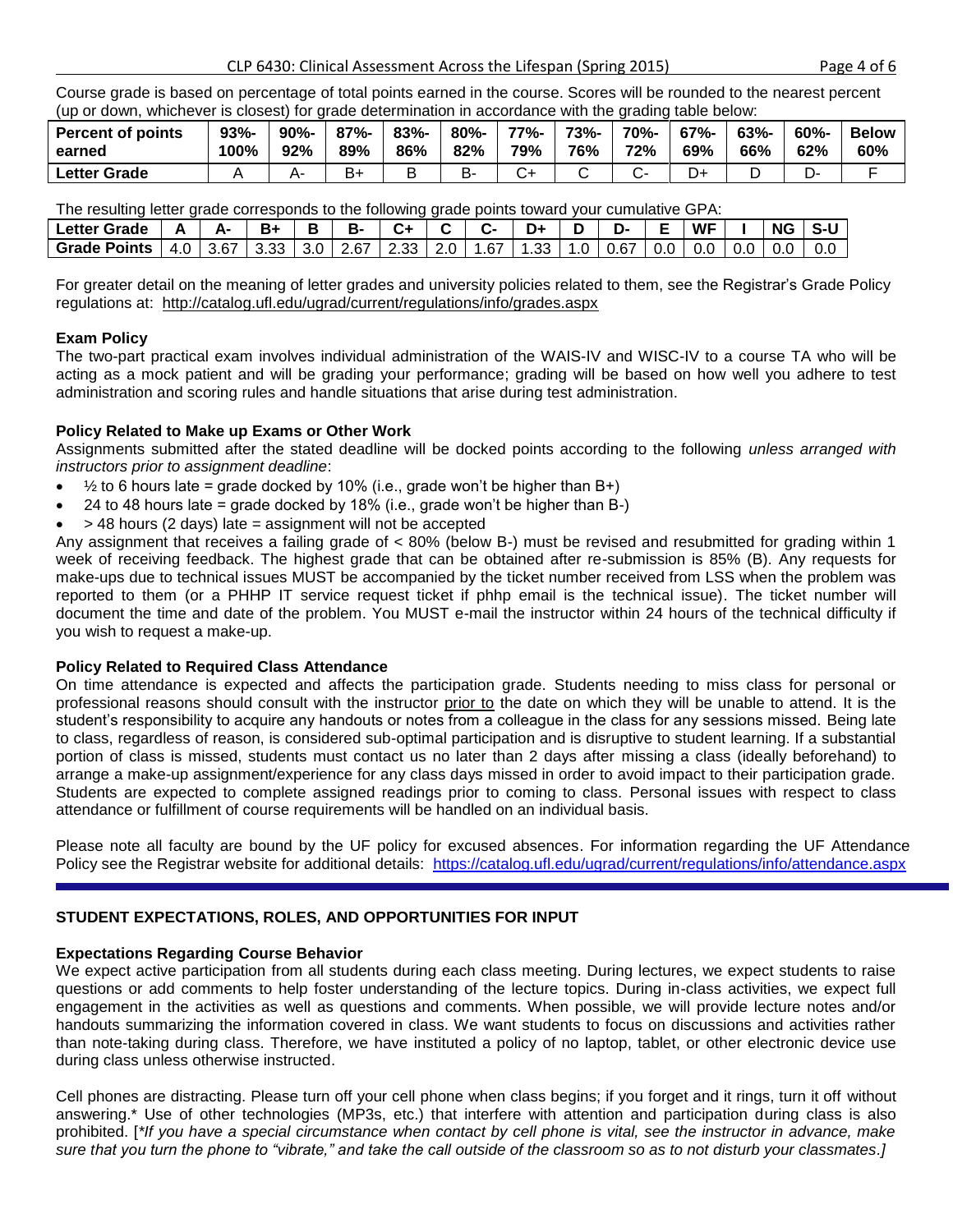#### **Communication Guidelines**

During Module 1, Dr. Durning would prefer that you send any individual, course-related emails through e-learning. During Module 2, Dr. Heaton would prefer that you submit assignments via email. During both modules, however, it will be useful for you to post many of the questions or comments that you might send through individual emails to the discussion board in Canvas. For example, if you want clarification of part of an assignment's instructions, it is likely that your classmates could benefit from seeing the response to your question. In addition, portions of some assignments include posting to the class discussion board in Canvas. Please make sure to follow the UF Netiquette Guidelines: [http://teach.ufl.edu/wp](http://teach.ufl.edu/wp-content/uploads/2012/08/NetiquetteGuideforOnlineCourses.pdf)[content/uploads/2012/08/NetiquetteGuideforOnlineCourses.pdf.](http://teach.ufl.edu/wp-content/uploads/2012/08/NetiquetteGuideforOnlineCourses.pdf)

## **Academic Integrity**

Students are expected to act in accordance with the University of Florida policy on academic integrity. As a student at the University of Florida, you have committed yourself to uphold the Honor Code, which includes the following pledge:

## *"We, the members of the University of Florida community, pledge to hold ourselves and our peers to the highest standards of honesty and integrity."*

You are expected to exhibit behavior consistent with this commitment to the UF academic community, and on all work submitted for credit at the University of Florida, the following pledge is either required or implied:

#### *"On my honor, I have neither given nor received unauthorized aid in doing this assignment."*

It is your individual responsibility to know and comply with all university policies and procedures regarding academic integrity and the Student Honor Code. Violations of the Honor Code at the University of Florida will not be tolerated. Violations will be reported to the Dean of Students Office for consideration of disciplinary action. For additional information regarding Academic Integrity, please see Student Conduct and Honor Code or the Graduate Student Website for additional details: <https://www.dso.ufl.edu/sccr/process/student-conduct-honor-code/> <http://gradschool.ufl.edu/students/introduction.html>

Please remember cheating, lying, misrepresentation, or plagiarism in any form is unacceptable and inexcusable behavior.

## **Online Faculty Course Evaluation Process**

Students are expected to provide feedback on the quality of instruction in this course by completing online evaluations at [https://evaluations.ufl.edu.](https://evaluations.ufl.edu/) Since this course is constructed around two discrete modules lead by two separate instructors, you will be asked to complete two separate evaluations for this course (one for each module/instructor). Evaluations are typically open during the last two or three weeks of the semester, but students will be given specific times when they are open. Summary results of these assessments are available to students at [https://evaluations.ufl.edu/results/.](https://evaluations.ufl.edu/results/)

## **SUPPORT SERVICES**

## **Accommodations for Students with Disabilities**

If you require classroom accommodation because of a disability, you must register with the Dean of Students Office [http://www.dso.ufl.edu](http://www.dso.ufl.edu/) within the first week of class. The Dean of Students Office will provide documentation of accommodations to you, which you must then give to me as the instructor of the course to receive accommodations. Please make sure you provide this letter to me by the end of the second week of the course. The College is committed to providing reasonable accommodations to assist students in their coursework.

#### **Counseling and Student Health**

Students sometimes experience stress from academic expectations and/or personal and interpersonal issues that may interfere with their academic performance. If you find yourself facing issues that have the potential to or are already negatively affecting your coursework, you are encouraged to talk with an instructor and/or seek help through University resources available to you.

- The Counseling and Wellness Center 352-392-1575 offers a variety of support services such as psychological assessment and intervention and assistance for math and test anxiety. Visit their web site for more information: [http://www.counseling.ufl.edu.](http://www.counseling.ufl.edu/) On line and in person assistance is available.
- You Matter We Care website: [http://www.umatter.ufl.edu/.](http://www.umatter.ufl.edu/) If you are feeling overwhelmed or stressed, you can reach out for help through the You Matter We Care website, which is staffed by Dean of Students and Counseling Center personnel.